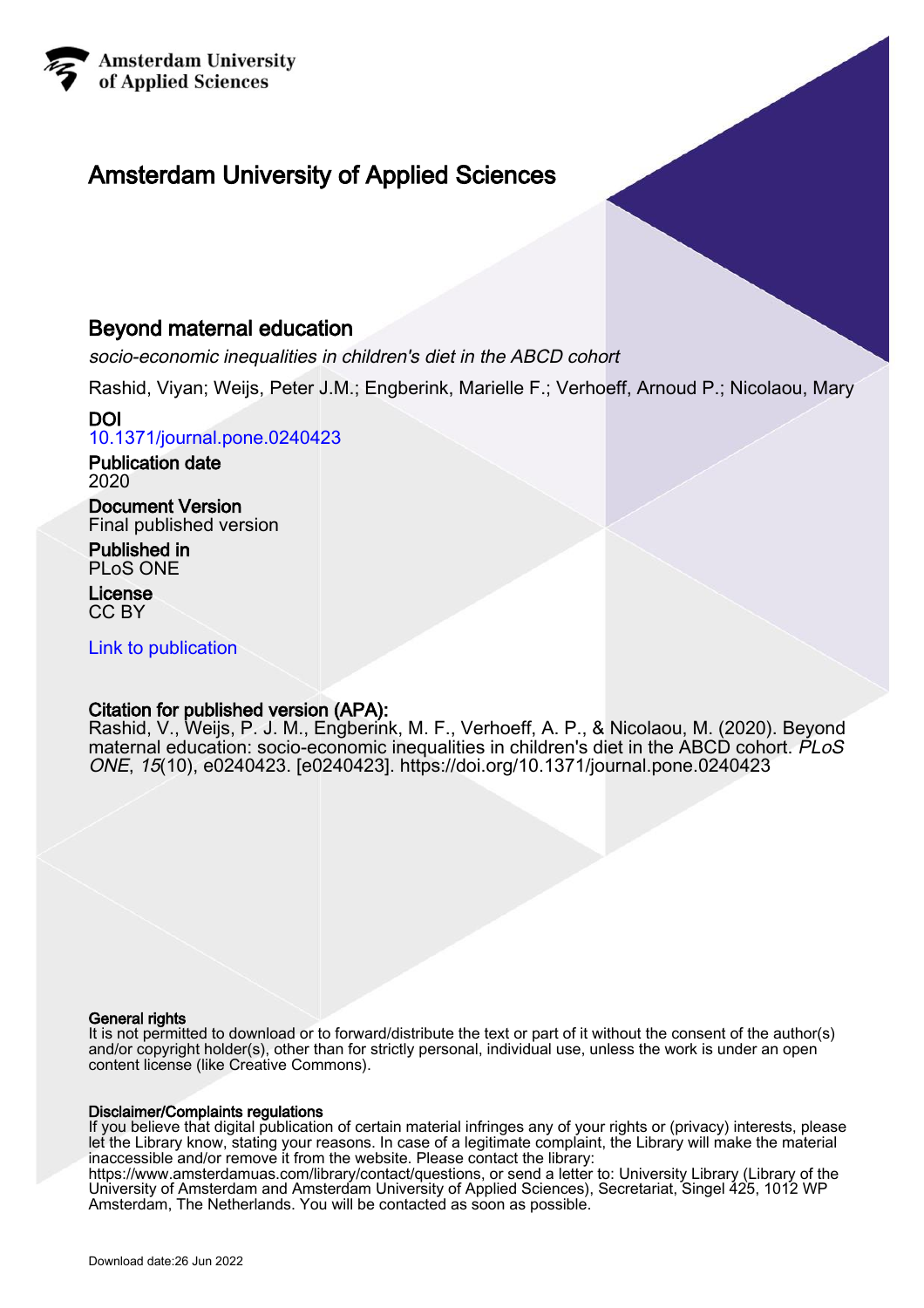

# **OPEN ACCESS**

**Citation:** Rashid V, Weijs PJM, Engberink MF, Verhoeff AP, Nicolaou M (2020) Beyond maternal education: Socio-economic inequalities in children's diet in the ABCD cohort. PLoS ONE 15(10): e0240423. [https://doi.org/10.1371/journal.](https://doi.org/10.1371/journal.pone.0240423) [pone.0240423](https://doi.org/10.1371/journal.pone.0240423)

**Editor:** Berta Schnettler, Universidad de La Frontera, CHILE

**Received:** March 18, 2020

**Accepted:** September 27, 2020

**Published:** October 13, 2020

**Copyright:** © 2020 Rashid et al. This is an open access article distributed under the terms of the Creative Commons [Attribution](http://creativecommons.org/licenses/by/4.0/) License, which permits unrestricted use, distribution, and reproduction in any medium, provided the original author and source are credited.

**Data Availability Statement:** Data are from the ABCD cohort study. These data are not available for a public repository for ethical reasons. Permission to attain data was not gained by participants. These data restrictions were specifically imposed by the medical ethics committee of the Academic Medical Centre in Amsterdam. However, the ABCD study can be contacted for requests to access the data [\(abcd@amc.uva.nl](mailto:abcd@amc.uva.nl)).

**Funding:** This work was supported by the Netherlands Organisation for Scientific Research RESEARCH ARTICLE

# Beyond maternal education: Socio-economic inequalities in children's diet in the ABCD cohort

#### **Viyan Rashid[ID1](http://orcid.org/0000-0002-5287-4469)**☯**\*, Peter J. M. Weijs1,2‡, Marielle F. Engberink1‡, Arnoud P. Verhoeff3,4‡, Mary Nicolaou5**☯

**1** Department of Nutrition and Dietetics, Faculty of Sports and Nutrition, Amsterdam University of Applied Sciences, Amsterdam, The Netherlands, **2** Department Nutrition & Dietetics, Internal Medicine, Amsterdam University Medical Centers, location VUmc, Amsterdam, The Netherlands, **3** Department of Epidemiology, Health Promotion and Health Care Innovation, Public Health Service Amsterdam, The Netherlands, **4** Department of Sociology, University of Amsterdam, Amsterdam, The Netherlands, **5** Department of Public Health, Amsterdam UMC, University of Amsterdam, The Netherlands

☯ These authors contributed equally to this work.

‡ These authors also contributed equally to this work.

\* v.rashid@hva.nl

# **Abstract**

## **Objective**

We examined whether the role of maternal education in children's unhealthy snacking diet is moderated by other socio-economic indicators.

## **Methods**

Participants were selected from the Amsterdam Born Children and their Development cohort, a large ongoing community-based birth cohort. Validated Food Frequency Questionnaires (FFQ) ( $n = 2782$ ) were filled in by mothers of children aged  $5.7\pm0.5$ yrs. Based on these FFQs, a snacking dietary pattern was derived using Principal Component Analysis. Socio-economic indicators were: maternal and paternal education (low, middle, high; based on the highest education completed) household finance (low, high; based on ability to save money) and neighbourhood SES (composite score including educational level, household income and employment status of residents per postal code). Cross-sectional multivariable linear regression analysis was used to assess the association and possible moderation of maternal education and other socio-economic indicators on the snacking pattern score. Analyses were adjusted for children's age, sex and ethnicity.

## **Results**

Low maternal education (B 0.95, 95% CI 0.83;1.06), low paternal education (B 0.36, 95% CI 0.20;0.52), lower household finance (B 0.18, 95% CI 0.11;0.26) and neighbourhood SES (B -0.09, 95% CI -0.11;-0.06) were independently associated with higher snacking pattern scores (p<0.001). The association between maternal education and the snacking pattern score was somewhat moderated by household finance  $(p = 0.089)$  but remained strong.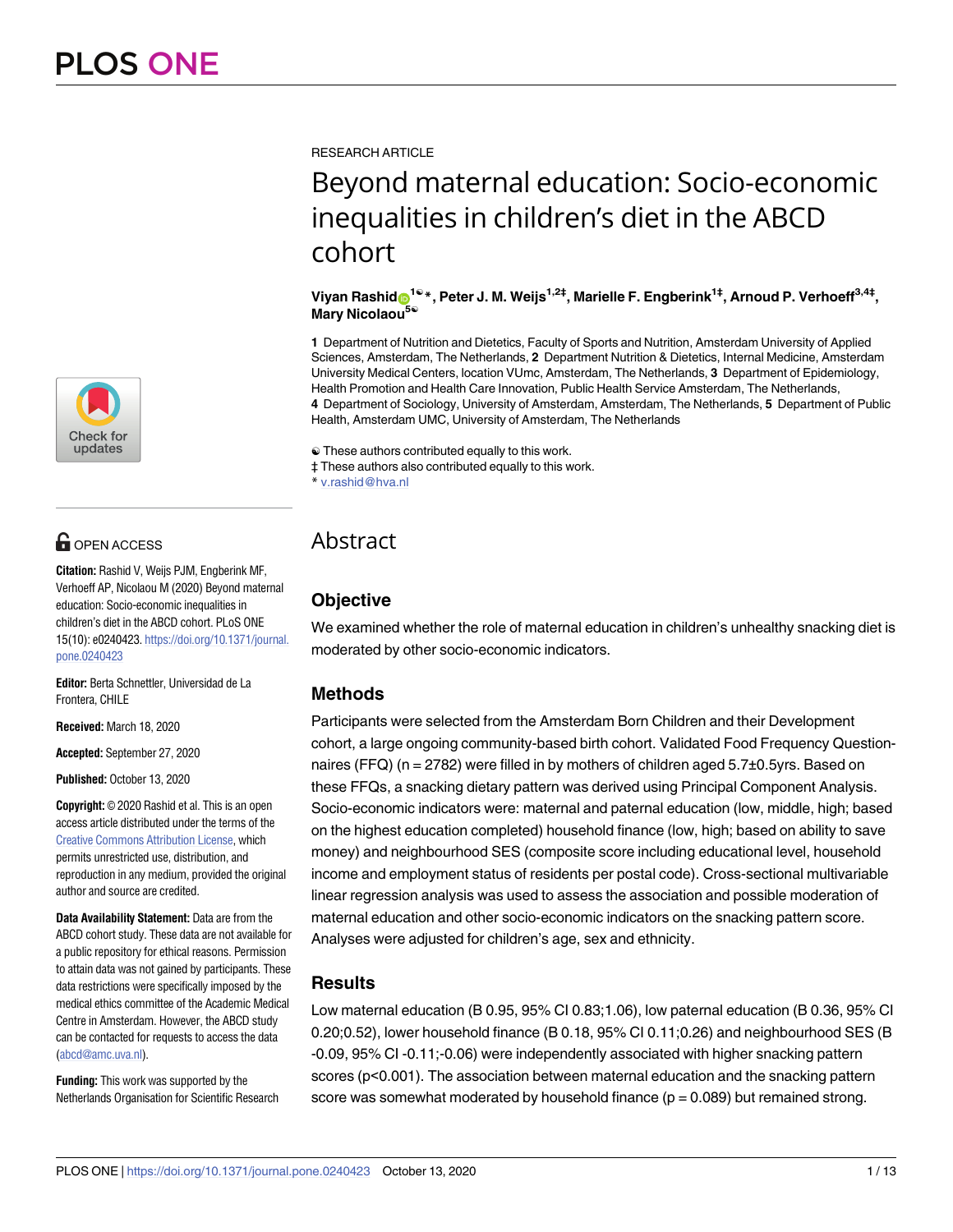<span id="page-2-0"></span>(NWO) (V.R., grant number 023.002.105); The ABCD-study was supported by the Academic Medical Centre (AMC) in Amsterdam, The Netherlands and the Public Health Service (GGD) in Amsterdam, The Netherlands. The funders had no role in study design, data collection and analysis, decision to publish, or preparation of the manuscript.

**Competing interests:** The authors have declared that no competing interests exist.

**Abbreviations:** SES, socio-economic status; FFQ, Food Frequency Questionnaire; ABCD, Amsterdam Born Children and their Development; SCP, Social and Cultural Plan Bureau; PCA, Principal Component Analysis; SD, standard deviations; ALSPAC, The Avon Longitudinal Study of Parents and Children.

Children from middle-high educated mothers (B 0.44, 95% CI 0.35;0.52) had higher snacking pattern scores when household finance was low (B 0.49, 95% CI 0.33;0.65).

#### **Conclusions**

All socio-economic indicators were associated with increased risk of unhealthy dietary patterns in young children, with low maternal education conferring the highest risk. Yet, within the group of middle-high educated mothers, lower household finance was an extra risk factor for unhealthy dietary patterns. Intervention strategies should therefore focus on lower educated mothers and middle-high educated mothers with insufficient levels of household finance.

#### **Introduction**

Maternal education is an important determinant of children's diet, with lower education being associated with less healthy diets and dietary patterns in children [\[1,2](#page-11-0)]. A potential mechanism is that mother's education reflects knowledge, attitudes and skills regarding diet and food preparation [[3](#page-11-0)]. However, maternal influence on diet is not independent of other indicators of socio-economic status (SES). For example there is evidence that paternal education  $[4-8]$ , household finance [[5](#page-11-0),[7](#page-11-0),[9](#page-11-0)] and neighbourhood SES [[8](#page-11-0),[10,11\]](#page-11-0) also play a role in the dietary patterns of children.

While the role of maternal education in children's diets has been extensively studied, there has been less consideration of how this association might be modified by other SES indicators. For instance, paternal education can also be linked to dietary patterns through knowledge and attitudes but its role in children's diets may reflect gender roles. Household finance, on the other hand may be indicative of the potential to purchase a healthy diet [[3](#page-11-0)], although it's possible that maternal knowledge and skills can overcome financial barriers to a healthy diet. While parents are likely have a decisive role in the food consumption pattern of young children, meso-level factors such as neighbourhood SES might play an indirect role on children's diets [\[8](#page-11-0)] via its influence on mothers (and fathers) via the food environment. Childhood overweight prevalence is unevenly distributed across neighbourhoods [[12](#page-11-0)] and there is evidence that individuals living in low-income neighbourhoods are subject to a greater degree of food advertising [\[13\]](#page-11-0) and have greater accessibility to unhealthy food establishments and lower accessibility to healthy food stores  $[14]$  $[14]$  $[14]$ . At the same time, there is evidence for an association between SES and food costs for diet quality [[15,16\]](#page-11-0).

Insight into the influence of different SES factors is relevant in helping to identify groups at higher risk of unhealthy dietary patterns. In a previous study, we observed that lower maternal education was associated with higher scores on a unhealthy snacking pattern (characterized by high intakes of sweet and savoury snacks, refined breakfast products and low intakes of wholegrain breakfast products) [[17](#page-11-0)]. In this study, we wanted to investigate the additional influence of SES factors. Therefore the aim of our present study was to examine whether the role of maternal education in children's diet is modified by other SES indicators.

## **Materials and methods**

#### **Study design and population**

Data were used from the Amsterdam Born Children and their Development (ABCD) study, a large ongoing community-based birth cohort (<http://www.abcd-study.nl/>). The cohort study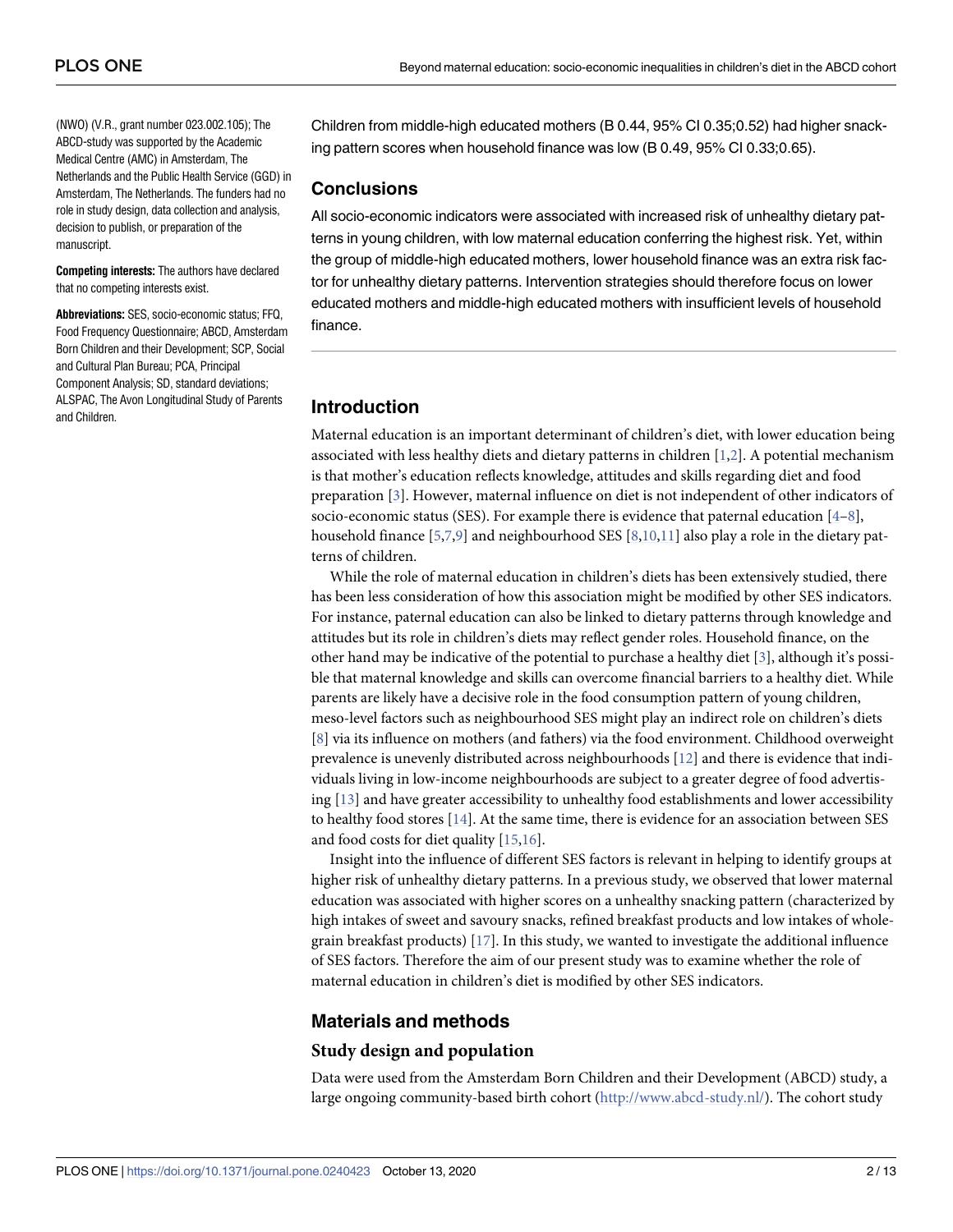<span id="page-3-0"></span>design has been described previously [[18](#page-11-0)]. Between January 2003 and March 2004, all pregnant women living in Amsterdam were invited to participate in the ABCD study. Of the 12373 women approached, 8266 women filled out a pregnancy questionnaire that was available in Dutch, English, Turkish and Arabic. A 5-year questionnaire was sent to the woman's home address and 4488 questionnaires were filled out by the mothers. These woman's received a self-administered Food Frequency Questionnaire (FFQ) and 2851 mothers returned the FFQ. At age 10, fathers received a 10-year questionnaire and 2268 questionnaires were returned. A number of 2782 children were included in the present analysis ([Fig](#page-4-0) 1). This study was conducted according to the guidelines laid down in the Declaration of Helsinki. Approval of the study was obtained from the Central Committee on Research Involving Human Subjects in the Netherlands, the medical ethics review committees of the Academic Medical Center, Amsterdam, the VU University Medical Center Amsterdam and the Registration Committee of the Municipality of Amsterdam. All women provided written informed consent. This informed consent procedure was approved by the committees of the Academic Medical Center, Amsterdam, the VU University Medical Center Amsterdam and the Registration Committee of the Municipality of Amsterdam.

#### **Assessment of socio-economic factors**

Data on maternal education, household finance and neighbourhood SES were collected as part of the 5-year questionnaire. Paternal education was collected as part of the 10-year questionnaire. Level of maternal and paternal education were defined as the highest education completed and were defined as: low: (a few years of) primary education/lower secondary education/lower vocational education, middle: general higher secondary education/intermediate vocational education or high: higher professional programmes or university programmes leading to a bachelor or master degree [[19](#page-12-0)]. Household finance was based on the question 'what is your current financial situation?' and defined as low (insufficient or exactly enough) or high (ability to save money). Neighbourhood SES was determined using 2010 status scores obtained from the Social and Cultural Plan Bureau (SCP), a division of the Netherlands Institute for Social Research [[20](#page-12-0)]. The children's neighbourhoods were defined by the four digit postal code at the time of their residence at age 5. Postal code areas in Amsterdam are on average 2.5 km2 and they had a mean population of approximately 9593 residents in 2010 (interquartile range (IQR): 4530–13345) [[21](#page-12-0)]. Status scores were calculated by the SCP for each postal code area using data from registries on the mean educational level, household income and employment status of area residents, analysed by Principal Component Analysis. Mean (SD) status score in the study population was 0.414 (1.18) and mean status score in Amsterdam was -0.282 (1.458) in 2010. Higher status scores represent higher SES of the neighbourhood.

#### **Assessment of potential covariates**

Potential covariates that might influence the association between dietary patterns and SES factors were children's age (y), sex (boys/girls) and ethnicity. Age and sex were collected via the FFQ and ethnicity via the pregnancy questionnaire. Ethnicity was based on the country of birth of the pregnant woman and her mother including both first-generation women (born outside the Netherlands) and second generation women (born in the Netherlands but whose mother was born in another country). Five ethnic categories were formed: Dutch, African Surinamese, Turkish, Moroccan and other ethnicities (mainly non-western origin).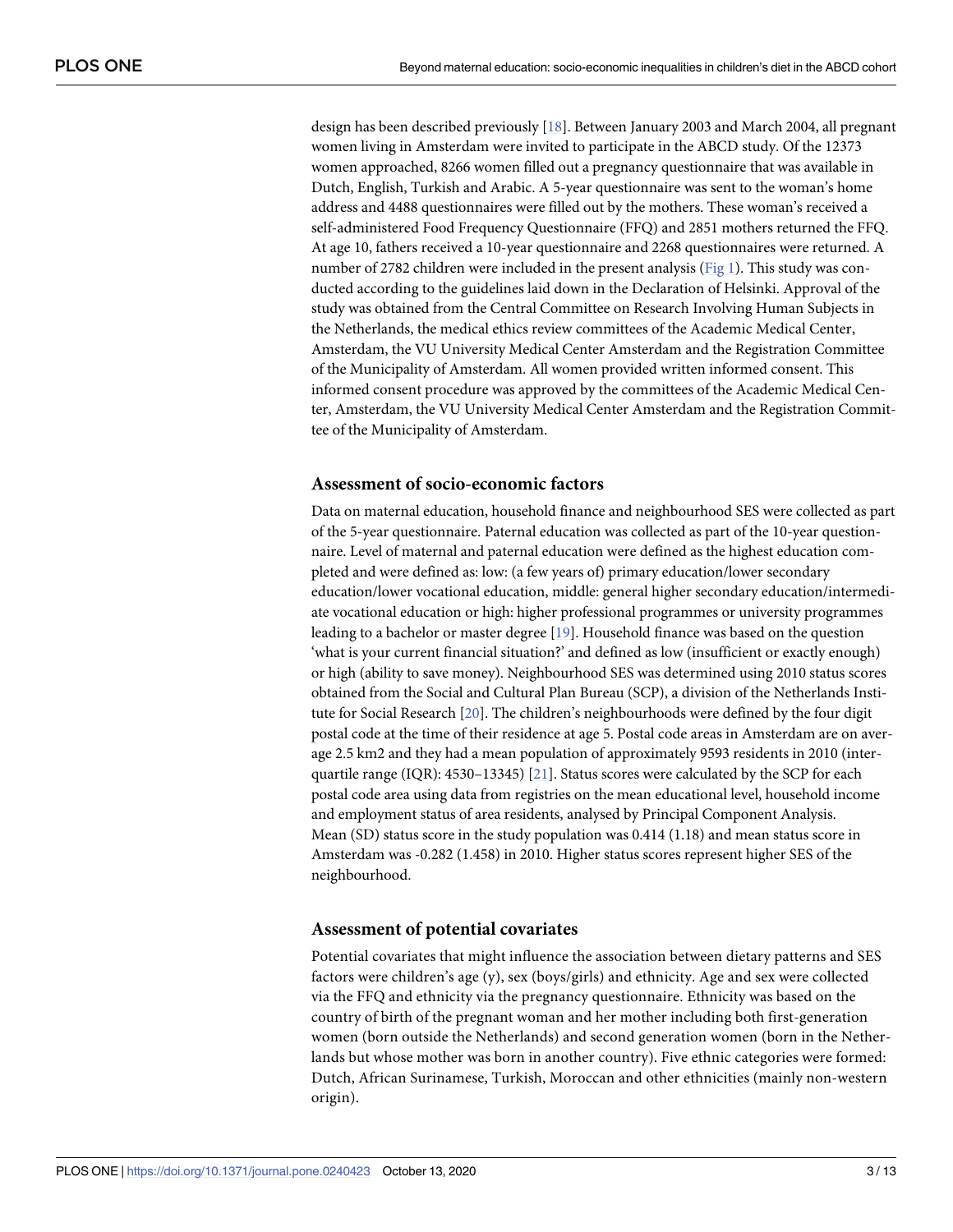<span id="page-4-0"></span>

<https://doi.org/10.1371/journal.pone.0240423.g001>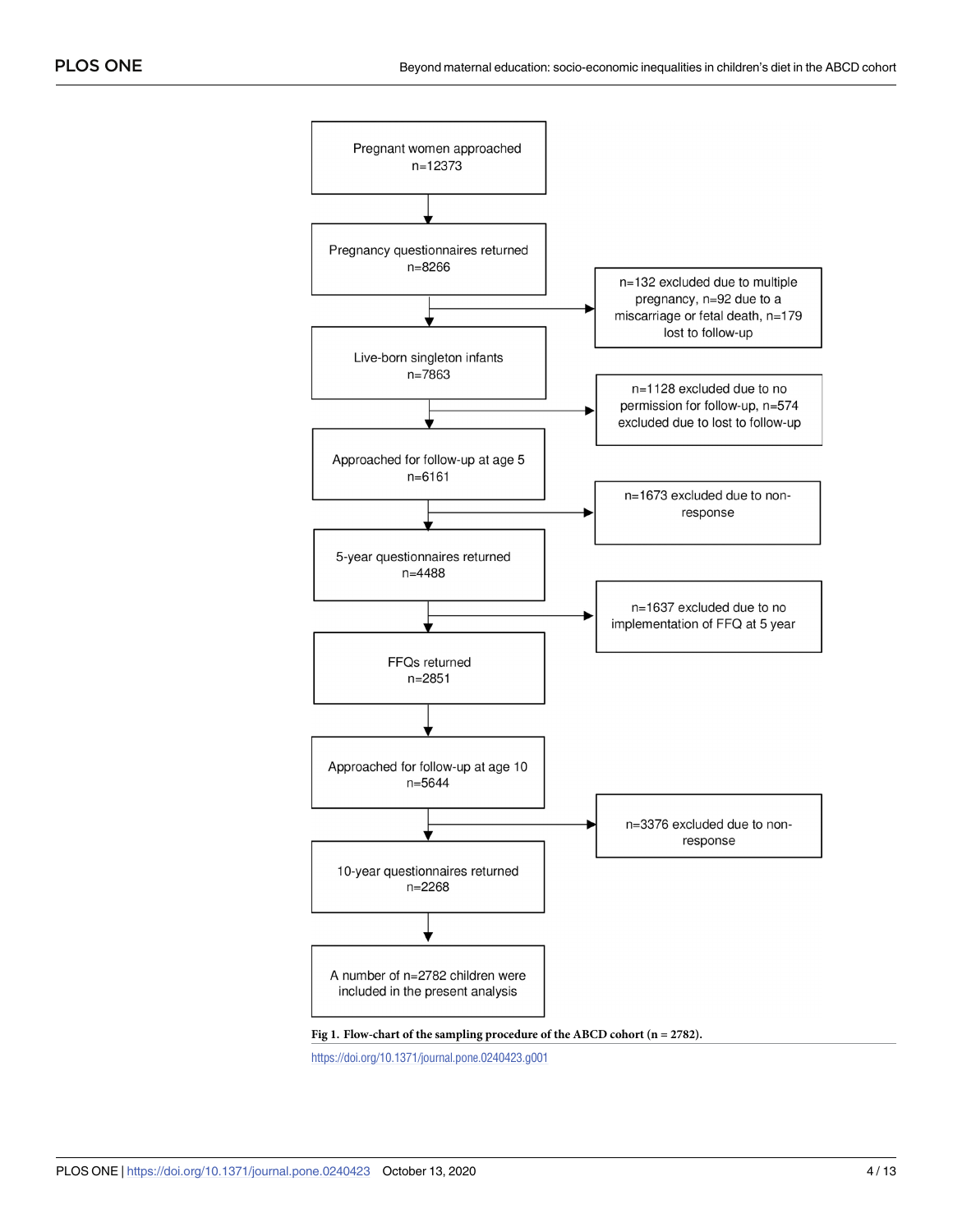#### <span id="page-5-0"></span>**Assessment of diet**

At age 5, mothers filled in a validated 71-item FFQ developed by TNO Food (Zeist, The Netherlands) [\[22\]](#page-12-0). In brief, per food item, consumption frequency, portion size and the type of product consumed over the last 4 weeks was reported by the mother of the child. Frequency options were "never", "less than once a week", "once a week", "2–3 times a week", "4–5 times a week", and "6–7 times a week". Food items were assessed in units (e.g. a piece of fruit and a slice of bread) and in household units (e.g. a glass and a tablespoon). Intake of items such as breakfast cereals, vegetables or pasta were asked in standard tablespoons which could give a reliable idea of the actual eaten portion size for children. Dietary patterns were derived in a previous study using Principal Component Analyses (PCA) [\[17\]](#page-11-0). In that study four dietary patterns were identified: snacking; full-fat; meat; and healthy, explaining 21% of the variation in dietary intake. In the current study we focused on children's intake of the snacking pattern.

#### **Statistical analysis**

Population characteristics were described in number, percentages or means with standard deviations (SD). ANOVA and Post-hoc Bonferroni were used to show differences by maternal education group. Non-parametric correlation by Spearman was used to check for multicollinearity between maternal education and other variables (paternal education 0.436, household finance 0.292, neighbourhood SES 0.295, snacking pattern score -0.381, age -0.109, sex 0.011 and ethnicity -0.341) and for correlations between paternal education and other variables (household finance 0.219, neighbourhood SES 0.215, snacking pattern score -0.249, age -0.021, sex 0.035 and ethnicity -0.186). Multiple linear regression analysis with listwise deletion was used to assess the association between maternal education ( $n = 2766$ ) and paternal education  $(n = 1803)$ , household finance  $(n = 2738)$ , and neighbourhood SES  $(n = 2752)$  on the snacking pattern score ( $n = 2782$ ). The individual snacking pattern score was used as continuous dependent variable and SES factors (maternal and paternal education level, household finance and neighbourhood SES) used as independent variables. Model 1 describes the association between maternal education and the snacking pattern score. Subsequently, in model 2, 3 and 4, one individual SES factor (resp. paternal education, household finance or neighbourhood SES) was added. In model 5, all SES factors were added simultaneously, to examine the association of all SES factors combined on the snacking pattern score. All models were adjusted for child's age, sex and ethnicity. Effect modification between maternal education and paternal education, household finance and neighbourhood SES was tested by multiple linear regression analysis and considered potentially significant at a p-value*<*0.10. Additionally they were tested for heterogeneity by sex by including an interaction term of sex with each of the SES factors. No effect modification was found indicating that the association between maternal education and SES factors on the snacking pattern score, were similar in boys and girls. Statistical analyses were performed in SPSS version 22 for windows and the level of statistical significance was set at 0.01.

#### **Results**

#### **Population characteristics**

Population characteristics based on maternal education level are presented in [Table](#page-6-0) 1. Children with lower educated mothers had significantly more often lower educated fathers, lower household finance, lower neighbourhood SES and higher snacking pattern scores than children from middle-high and higher educated mothers, reflecting higher intakes of snack items.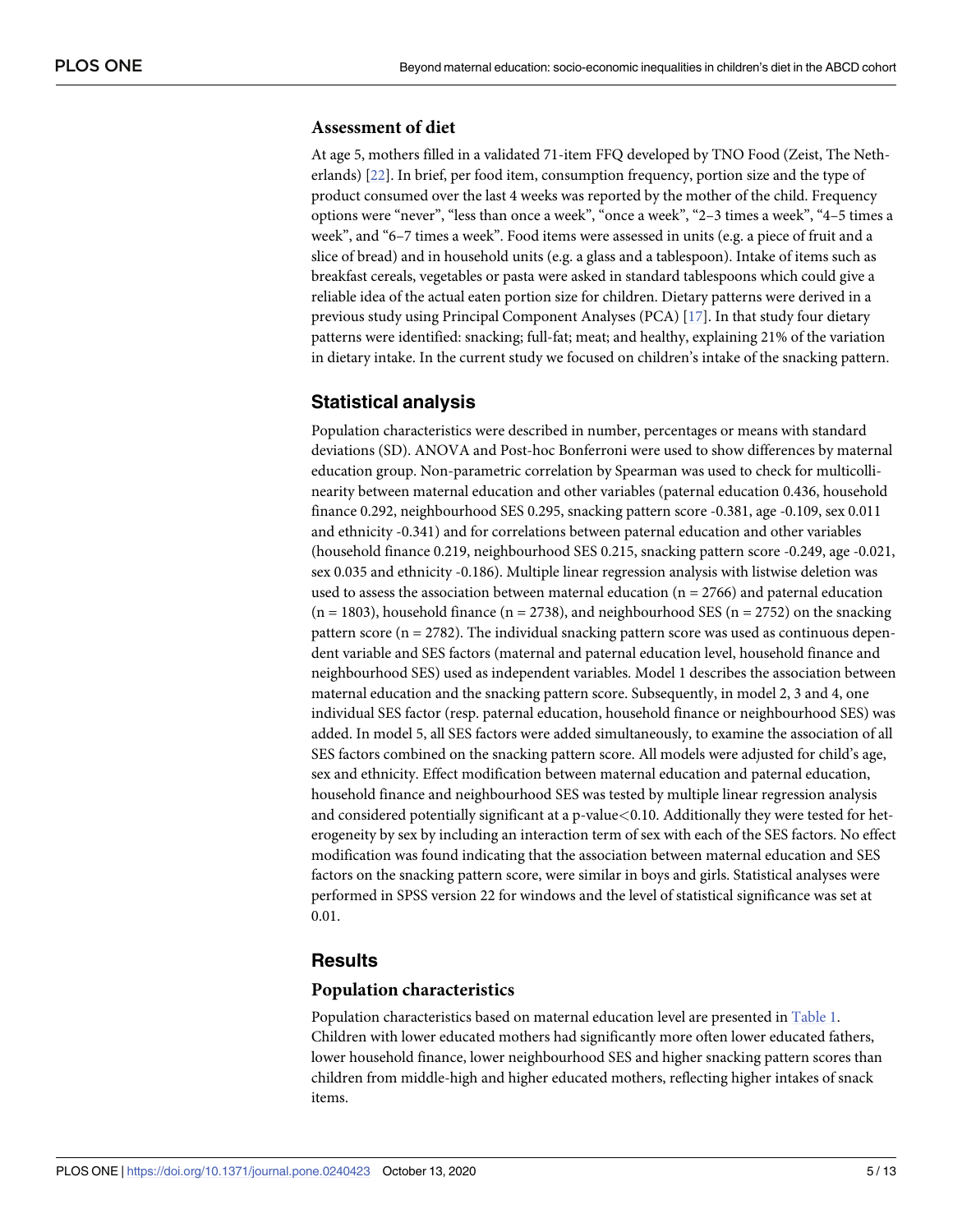| Population               | Population by maternal education $n = 2766$ |              |                               |              |                        |              |
|--------------------------|---------------------------------------------|--------------|-------------------------------|--------------|------------------------|--------------|
| Characteristics          | low $n = 287 (10.4\%)$                      |              | middle-high $n = 552$ (20.0%) |              | high $n = 1927(69.6%)$ |              |
| Age, in years            |                                             |              |                               |              |                        |              |
| Mean, SD                 | 5.83                                        | (0.52)       | 5.75                          | (0.50)       | 5.67                   | $(0.47)^{*}$ |
| <b>Sex</b>               |                                             |              |                               |              |                        |              |
| Boys, $n$ $(\%)$         | 154                                         | (50.7)       | 280                           | (50.7)       | 980                    | (50.9)       |
| Ethnicity                |                                             |              |                               |              |                        |              |
| Dutch, $n$ $%$           | 140                                         | $(48.8)^*$   | 390                           | $(70.7)^*$   | 1750                   | $(90.8)^*$   |
| Surinamese, n (%)        | 23                                          | $(8.0)^*$    | 58                            | $(10.5)^{*}$ | 35                     | $(1.8)^{*}$  |
| Turkish, n (%)           | 31                                          | $(10.8)^{*}$ | 20                            | $(3.6)^{*}$  | 9                      | $(0.5)^{*}$  |
| Moroccan, n (%)          | 48                                          | $(16.7)^*$   | 42                            | $(7.6)^*$    | 20                     | $(1.0)^*$    |
| Other ethnicities, n (%) | 45                                          | $(15.7)^*$   | 42                            | $(7.6)^*$    | 113                    | $(5.9)^{*}$  |
| Paternal education       |                                             |              |                               |              |                        |              |
| Low, $n$ $(\%)$          | 51                                          | $(44.0)^*$   | 42                            | $(13.8)^*$   | 48                     | $(3.5)^{*}$  |
| Middle, $n$ $(\%)$       | 39                                          | $(33.6)^*$   | 118                           | $(38.7)^*$   | 181                    | $(13.1)^*$   |
| High, n (%)              | 26                                          | $(22.4)^*$   | 145                           | $(47.5)^*$   | 1149                   | $(83.4)^*$   |
| Household finance        |                                             |              |                               |              |                        |              |
| Low, $n$ $(\%)$          | 191                                         | $(68.0)^*$   | 243                           | $(44.7)^*$   | 468                    | $(24.5)^*$   |
| High, n (%)              | 90                                          | $(32.0)^*$   | 301                           | $(55.3)^*$   | 1443                   | $(75.5)^*$   |
| Neighbourhood SES        |                                             |              |                               |              |                        |              |
| Mean, SD                 | $-0.727$                                    | $1.24*$      | $-0.069$                      | $1.28*$      | 0.500                  | $1.15*$      |
| Snacking pattern score   |                                             |              |                               |              |                        |              |
| Mean, SD                 | 0.992                                       | $1.11*$      | 0.329                         | $1.01*$      | $-0.246$               | $0.84*$      |

#### <span id="page-6-0"></span>**[Table](#page-5-0) 1. Socio-economic characteristics of the study population by maternal education (n = 2766).**

Maternal education was based on the highest education completed. Increasing neighbourhood SES scores represent higher neighbourhood SES and positive snacking pattern scores indicate higher consumption of food groups in that pattern.

� Sign (P*<*0.01) is significant with all groups and based on ANOVA and Post-hoc Bonferroni.

<https://doi.org/10.1371/journal.pone.0240423.t001>

#### **SES indicators, including maternal education, in relation to the snacking pattern**

The associations between maternal education, paternal education, household finance, neighbourhood SES and the snacking pattern score are presented in [Table](#page-7-0) 2. Maternal education was strongly related to the child's snacking pattern score. Model 1 shows a 0.946 SD higher snacking pattern score (95% CI 0.829; 1.064) for children from low educated mothers and a 0.438 SD (95% CI 0.352; 0.524) higher snacking pattern score for children from middle-high educated mothers compared to children from high educated mothers. After adding paternal education to the model (Model 2), the association between maternal education and snacking score remained strong. Adding household finance and neighbourhood SES (resp. Model 3 and 4) also had a minimal influence on the association between maternal education and snacking pattern scores. Although paternal education, household finance and neighbourhood SES were all significantly associated with the snacking pattern score individually ([Table](#page-7-0) 2), these factors did not overrule the strong association between maternal education and snacking pattern score. Adding all SES factors to the model simultaneously (Model 5) showed similar results.

#### **Effect modification between maternal education and household finance**

We observed that the role of middle-high maternal education on the snacking pattern score was somewhat moderated by low household finance ( $p = 0.089$ ), indicating a difference in the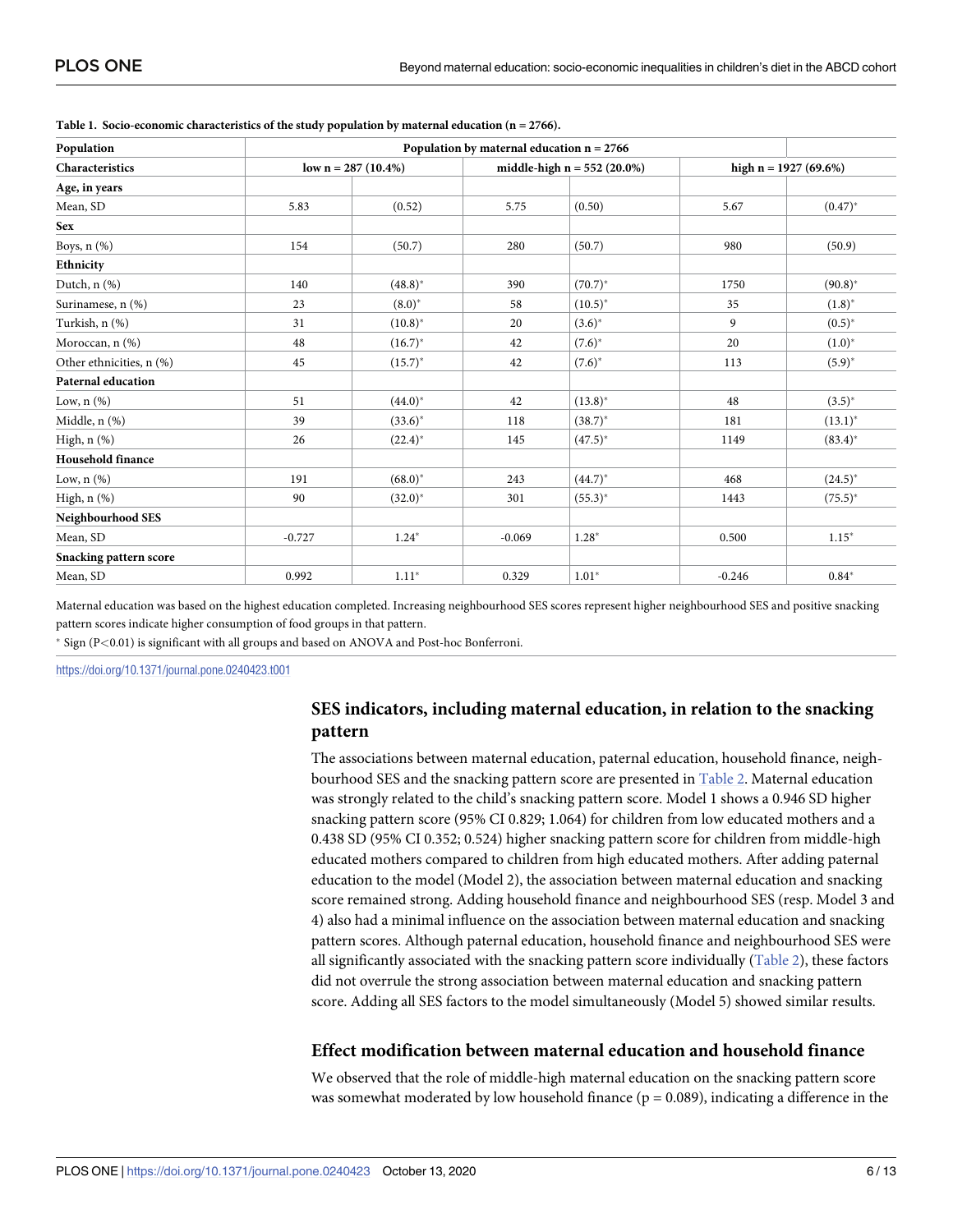|                             |                           | B (95%-CI)          |                           |                     |                     |                             |
|-----------------------------|---------------------------|---------------------|---------------------------|---------------------|---------------------|-----------------------------|
|                             | <b>Maternal education</b> |                     | <b>Paternal education</b> |                     | Household finance   | Neighbourhood SES           |
|                             | Low                       | middle-high         | Low                       | middle-high         | Low                 | continuously                |
| Model 1: maternal education | 0.946(0.829; 1.064)       | 0.438(0.352; 0.524) |                           |                     |                     |                             |
| Model 2: paternal education | 0.725(0.547; 0.903)       | 0.292(0.183; 0.401) | 0.359(0.198; 0.519)       | 0.216(0.112; 0.320) |                     |                             |
| Model 3: household finance  | 0.881(0.760; 1.002)       | 0.416(0.329; 0.503) |                           |                     | 0.141(0.050; 0.231) |                             |
| Model 4: neighbourhood SES  | 0.874(0.754; 0.994)       | 0.406(0.267; 0.479) |                           |                     |                     | $-0.085$ $(-0.113; -0.057)$ |
| Model 5: all SES factors    | 0.673(0.491; 0.855)       | 0.283(0.173; 0.393) | 0.304(0.142; 0.466)       | 0.199(0.093; 0.304) | 0.108(0.022; 0.203) | $-0.045$ $(-0.079; -0.011)$ |

<span id="page-7-0"></span>

| Table 2. Associations between maternal education, different SES indicators and the snacking pattern score ( $n = 2782$ ). |  |  |
|---------------------------------------------------------------------------------------------------------------------------|--|--|
|                                                                                                                           |  |  |

Maternal education was based on the highest education completed. Values are based on multivariable linear regression and reflect differences (95% CI) in socio economic factors (maternal education, paternal education, household finance and neighbourhood SES) on the snacking pattern score. Model 1: describes the association between maternal education and the snacking pattern score (n = 2766). Model 2: describes the association between maternal education, paternal education and the snacking pattern score (n = 1799). Model 3: describes the association between maternal education, household finance and the snacking pattern score (n = 2736). Model 4: describes the association between maternal education, neighbourhood SES and the snacking pattern score (n = 2738). Model 5: describes the association between all SES factors and the snacking pattern score ( $n = 1765$ ). All models were adjusted for age, sex and ethnicity.

<https://doi.org/10.1371/journal.pone.0240423.t002>

association between maternal education and finance on the snacking pattern score. Therefore analyses were stratified by household finance and all models were run within the low and high household finance group separately (Table 3). Higher maternal education was used as the reference. In Model 1, the association between maternal education and the snacking pattern remained strong in both groups. Within the low household finance group, children from lower educated mothers had a 0.821 SD (95% CI 0.641; 1.000) higher snacking pattern score and children from middle-high educated mothers had a 0.4.92 SD (95% CI 0.334; 0.651) higher snacking pattern score compared to children from high educated mothers. We also examined the potential effect modification between household finance and the other SES factors ([S1](#page-10-0) [Table](#page-10-0)). Results of paternal education were similar to those for maternal education, but the association with neighbourhood SES was small and not statistically significant.

#### **Discussion**

We aimed to examine whether the role of maternal education in children's dietary patterns is modified by other SES indicators. Our results showed that of all SES indicators, maternal education was most strongly associated with children's snacking patterns. Moreover, it was

|                             |             |                     | Low household finance | High household finance |                     |  |
|-----------------------------|-------------|---------------------|-----------------------|------------------------|---------------------|--|
|                             |             |                     | Maternal education    | Maternal education     |                     |  |
|                             |             | low                 | middle-high           | low                    | middle-high         |  |
| Model 1: maternal education | $B(95%-CI)$ | 0.821(0.641; 1.000) | 0.492(0.334; 0.651)   | 0.982(0.800; 1.163)    | 0.361(0.258; 0.465) |  |
|                             |             | 0.298               | 0.194                 | 0.241                  | 0.152               |  |
| Model 5: all SES factors    | $B(95%-CI)$ | 0.503(0.223; 0.782) | 0.303(0.088; 0.517)   | 0.900(0.624; 1.176)    | 0.254(0.125; 0.384) |  |
|                             |             | 0.182               | 0.126                 | 0.178                  | 0.107               |  |

Maternal education was based on the highest education completed. Values are based on multivariable linear regression and reflect differences (95%-CI) in socioeconomic factors (maternal education, paternal education and neighbourhood SES) on the snacking pattern score. Model 1: describes the association between maternal education and the snacking pattern score in the low and high household finance group (n = 2736). Model 5: describes the association between maternal education, paternal education and neighbourhood SES and the snacking pattern scores in the low and high household finance group (n = 1765). Both models were adjusted for age, sex and ethnicity.

<https://doi.org/10.1371/journal.pone.0240423.t003>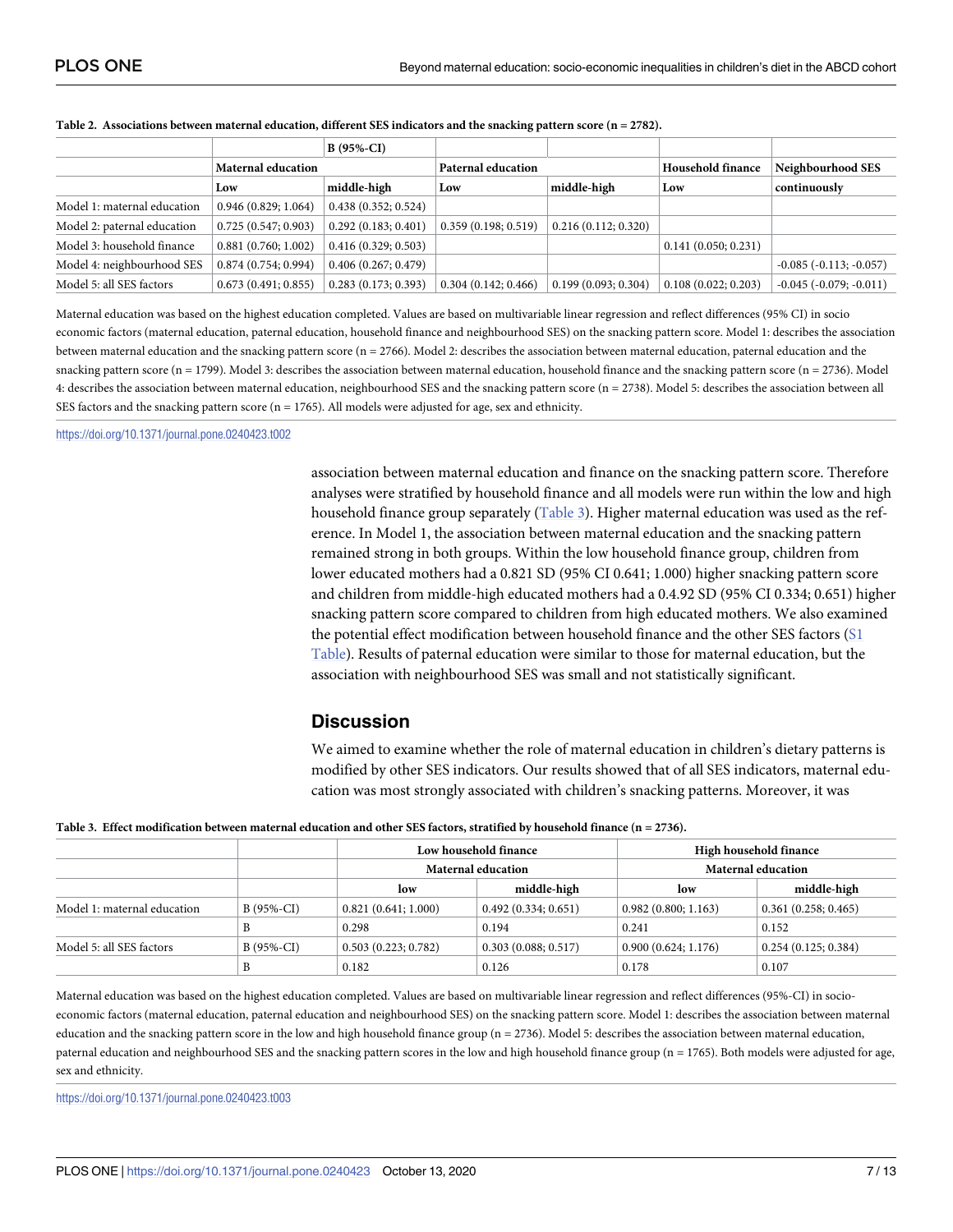<span id="page-8-0"></span>independent of other SES indicators and was not moderated by other SES factors studied except for household finance. We found higher snacking pattern scores in children from middle-high educated mothers when household finance was low.

In this study, we used SES indicators commonly used in public health research that are related to dietary patterns, i.e. maternal education, paternal education, household finance and, less frequently studied, neighbourhood SES. Our study corroborates the findings of studies that have considered a range of SES factors in relation to unfavourable dietary patterns in young children. Maternal education, paternal education and household finance (individually or in combination with each other) have been associated with unfavourable dietary patterns [\[5–7](#page-11-0)[,23–26\]](#page-12-0). Also in line with our results, studies demonstrated that the influence of household finance on dietary patterns was less pronounced than that of maternal and paternal education [\[7](#page-11-0)[,27–29\]](#page-12-0). Furthermore, studies in two other cohorts have observed that maternal education was a stronger determinant of children's dietary patterns than other SES factors [\[5](#page-11-0)[,26,30,31](#page-12-0)]. Only a few studies have considered the role of neighbourhood SES. A Canadian study found higher diet quality in adolescents living in high versus low SES neighbourhoods [\[10\]](#page-11-0). An Australian study [[8](#page-11-0)], found a minimal role for neighbourhood SES on dietary patterns. Within the ABCD cohort, earlier results showed that adiposity at age 5-6y was associated with neighbourhood characteristics [[32](#page-12-0)] but that study did not investigate the role of dietary intake. None of the studies mentioned above explicitly investigated whether the role of maternal education on the dietary pattern of young children was moderated by other SES factors. Béghin et al observed that cultural and geographical factors could attenuate the relationship between paternal education and adolescents' diet quality [[26\]](#page-12-0), indicating a potential moderating role of other SES factors. In our study, maternal education was the strongest indicator for an unfavourable snacking pattern, but we also observed a moderating effect of household finance. Higher snacking pattern scores were found in children from middle-high educated mothers when household finance was low.

#### **Interpretations of findings**

The associations between different SES indicators and unhealthy dietary patterns indicate distinct pathways of influence. First, higher educated parents may have higher nutritional knowledge and may perceive long term consequences of diet on the health of their children [[33](#page-12-0)], which is associated with healthier food purchasing leading to healthier dietary patterns of their children [[34](#page-12-0)]. Potential explanations are maternal nutrition knowledge; positive concern and attitudes of the mother towards healthy eating [\[33,35\]](#page-12-0), self-efficacy, feeding practices and modelling, as well as the quality of foods made available and accessible at home [[36](#page-12-0)]. Knowledge and skills attained through education may affect a person's cognitive functioning, making them more receptive to health education messages, or more able to communicate with and access appropriate health services [\[3](#page-11-0)]. Parents, and in particular the mother is considered to take the role of gate-keeper that decides which food items are present in the house and on the table [[37](#page-12-0)[,38\]](#page-13-0). In the HELENA study, results from the Healthy Eating Questionnaire showed that mother-child communication was more effective than father-child communication. Mother was the family member most likely to promote healthy dietary habits [[26](#page-12-0)[,39\]](#page-13-0).

Second, household finance reflects the availability of economic and material resources and reflect the potential to purchase a healthy diet [\[3,4\]](#page-11-0). Possible determinants are the lower cost per mega joule of energy dense and nutrient poor diets and the easy physical access to low-cost energy-dense foods [\[40](#page-13-0)]. Other suggested mechanisms are access to health services and indirect to education, promoting self- esteem and social standing [\[3\]](#page-11-0). In the group of middle-high educated women, economic recourses are perhaps a stronger limiting factor than knowledge and attitudes.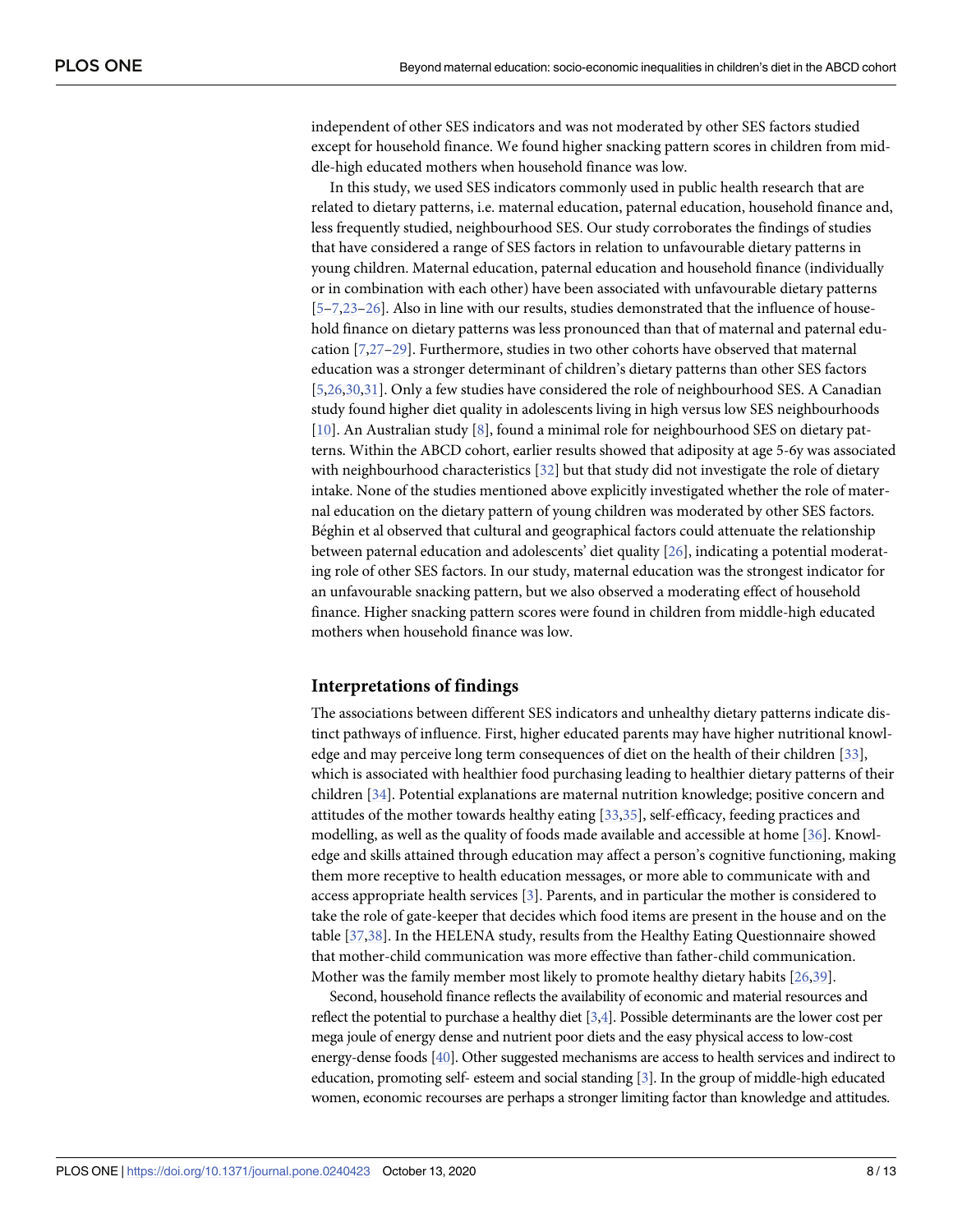<span id="page-9-0"></span>Finally, studies in the US and Australia, have shown that the foods available in low SES neighbourhoods are of lower quality, cost more, and have less variety, than foods available in higher SES neighbourhoods [[10](#page-11-0),[11](#page-11-0)]. At the age of 5, familial factors probably play a more important role in influencing dietary patterns than neighbourhood SES [[41](#page-13-0)], but it's possible that a poor food environment might influence children through its effect on their parents. Indeed we found an independent association between neighbourhood SES and unhealthy snacking pattern. However, we also found that the association between maternal education and the unhealthy snacking pattern was not moderated by neighbourhood SES levels, implying that maternal education (and the underlying mechanisms) may provide some resistance to challenges presented by a low SES neighbourhood.

#### **Strength and limitations**

A major strength of this study is the ability to examine whether the role of maternal education in young children's diet is moderated by other SES indicators. Additionally, this study is one of the few studies taking into account the potential role of neighbourhood SES on unfavourable dietary patterns in young children, in combination with more commonly used SES indicators as parental education and household finance. Studying the role of these SES indicators individually, simultaneously and the possible moderating effect of these indicators allowed specific relationships to be highlighted according to the differences in SES. Neighbourhood SES was calculated based on postal codes where children were living at age 5, when most SES factors and dietary intake were measured.

Several limitations should be taken into account. A possible limitation is that we did not have exact data on how long children had been living in their current neighbourhood. It could have been possible that a family moved to a neighbourhood only recently and was living in a neighbourhood with a different neighbourhood SES before. Our study population (mean neighbourhood status score 0.414 (1.18)), may not be representative of children in Amsterdam (-0.282 (1.458)), or other main cities in the Netherlands (-0.969 (1.573) in Rotterdam and 0.0069 (1.705) in the Hague), indicating higher SES of neighbourhoods in our study population. Neighbourhood SES was calculated by the SCP based on 4-digit postal codes. Using 6-digit postal codes would provide more specific information about actual neighbourhood SES, especially for children living at transitional areas of neighbourhoods [\[42\]](#page-13-0). However to our knowledge, no appropriate calculation of status score based on 6-digit postal codes was available for our population.

A multilevel approach for data analysis could be considered, given the hierarchical nature of studying how neighbourhood's SES may affect snacking pattern scores in children. By using multiple linear regression analysis instead, it might be possible that the assumption of independence were violated and the generalization of the research findings are limited. 388 different 4-digit postal codes were included in our analysis and the mean number of participants per postal code was 7.1 (13.6). To ensure sufficient power for statistical analysis, postal code areas with less than 10 children would have been excluded to ensure sufficient power for statistical analysis [[32](#page-12-0)].

Paternal education was collected during the 10-year questionnaire and the number of missing values was substantial ( $n = 979$ ). Compared to children with complete data, children with missing data on paternal education had more often lower educated mothers (resp. 6.4% and 17.5%), lower household finance (resp. 27.4% and 42.3%), lower neighbourhood SES (resp. 0.414 (1.179) and -0.038 (1.344)) and higher snacking pattern scores (-0.146 (0.902) and 0.268 (1.109)). However, sensitivity analyses within children with complete data on dietary patterns and all SES factors and potential confounders ( $n = 1765$ ) showed similar results.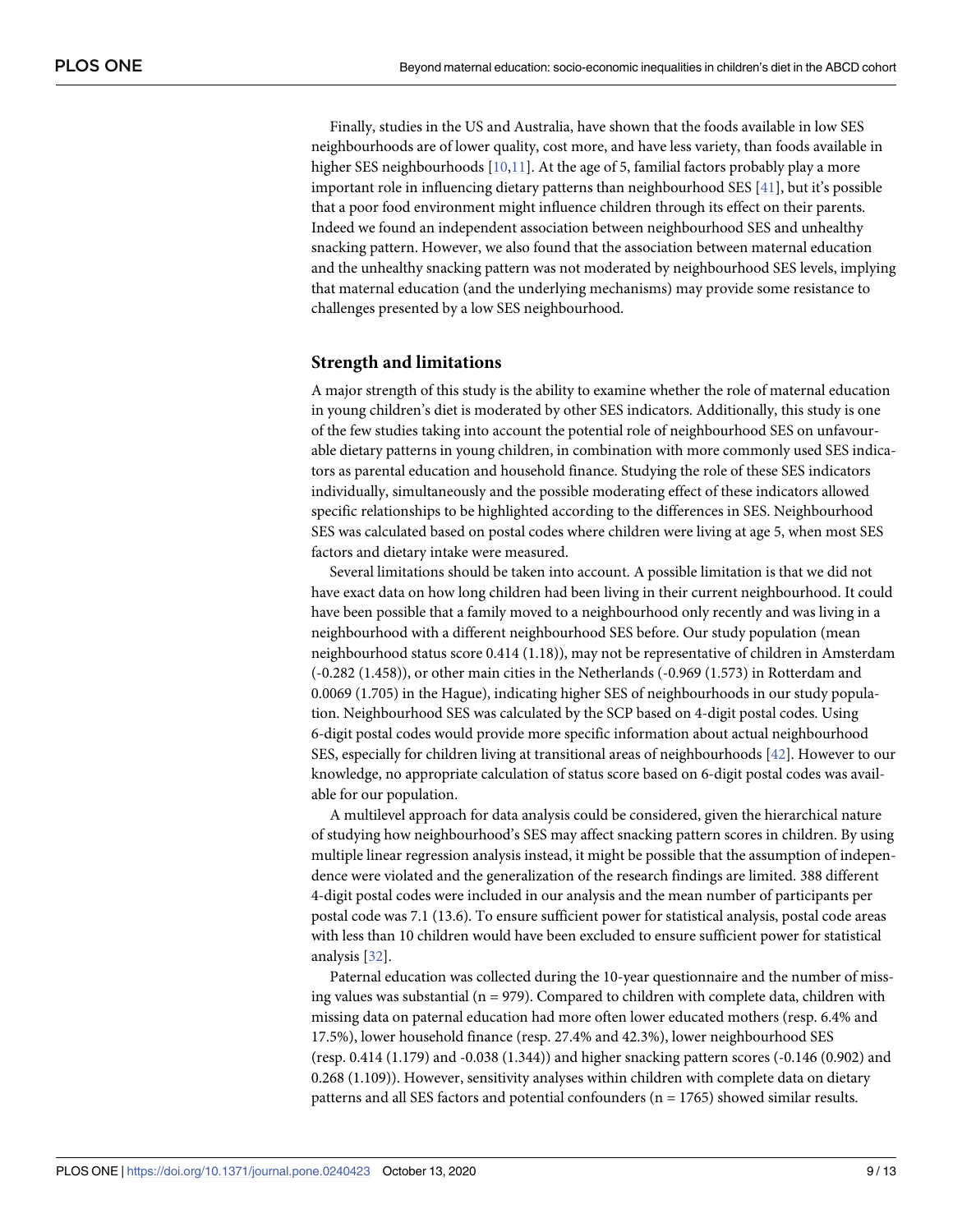<span id="page-10-0"></span>Attrition of study population was largely due to untraceable changes in address or migration. A nonresponse analysis determining the degree of selective response and selection bias between pregnancy and birth outcomes, indicated that selective non-response was present in the ABCD-study, but selection bias was acceptably low and did not influence the studied birth outcomes [\[43\]](#page-13-0). No further nonresponse analysis was done. It is possible that some biases may have been introduced into the analyses, particularly as the non-responders tended to come disproportionately from lower SES and ethnic minority groups.

#### **Implications**

We found that all SES indicators were independently related to snacking pattern scores of children age 5 and we observed a cumulative association of these different SES indicators that add to the risk of an unhealthy dietary pattern. However, the influence of maternal education remained strong, despite addition of other SES indicators. Lower snacking pattern scores were found in children of middle-high educated woman with sufficient household income. This suggests that primary focus for intervention strategies should be given to lower educated mothers, with particularly targeting of mothers were more unfavourable SES indicators are prevalent and middle-high educated mothers with insufficient levels of household finance.

#### **Conclusions**

Our results show that all SES indicators contribute to the risk of unhealthy dietary patterns in a population of young children. Low paternal education, lower household finance and lower neighbourhood SES were all independently related to higher snacking pattern scores, but they did not affect the strong relationship between low maternal education and the intake of a dietary pattern characterized by snack foods. Within the group of middle educated mothers, higher snacking patterns were found when the level of household finance was low.

#### **Supporting information**

**S1 [Table.](http://www.plosone.org/article/fetchSingleRepresentation.action?uri=info:doi/10.1371/journal.pone.0240423.s001) Interaction between maternal education and other SES factors on the snacking pattern score (n = 2782).** (DOCX)

#### **Acknowledgments**

This work would not have been possible without the participants and the youth health care centers in Amsterdam, the Netherlands.

#### **Author Contributions**

**Conceptualization:** Viyan Rashid, Peter J. M. Weijs, Marielle F. Engberink, Arnoud P. Verhoeff, Mary Nicolaou.

**Data curation:** Viyan Rashid.

**Formal analysis:** Viyan Rashid, Marielle F. Engberink, Arnoud P. Verhoeff.

**Methodology:** Viyan Rashid, Peter J. M. Weijs, Mary Nicolaou.

**Project administration:** Viyan Rashid.

**Supervision:** Mary Nicolaou.

**Writing – original draft:** Viyan Rashid, Mary Nicolaou.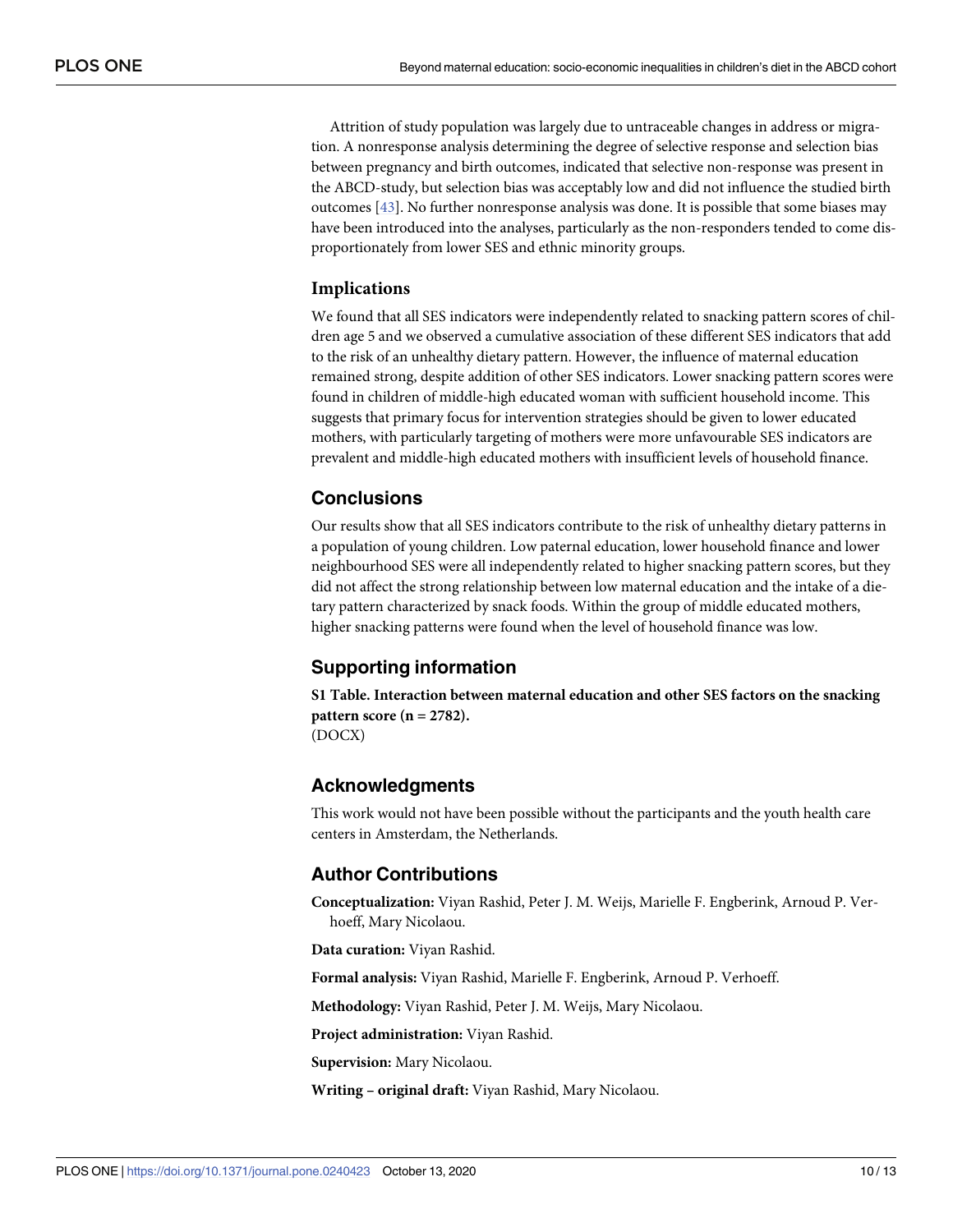<span id="page-11-0"></span>**Writing – review & editing:** Viyan Rashid, Peter J. M. Weijs, Marielle F. Engberink, Arnoud P. Verhoeff, Mary Nicolaou.

#### **References**

- **[1](#page-2-0).** Emmett PM, Jones LR, Northstone K. Dietary patterns in the Avon Longitudinal Study of Parents and Children. Nutr Rev. 2015; 73 Suppl. 3:207–30.
- **[2](#page-2-0).** Smithers LG, Golley RK, Brazionis I, Lynch JW. Characteristizing whole diets of young children from developed countries and the association between diet and health: a systematic review. Nutr Rev. 2011; 69(8):449–67. <https://doi.org/10.1111/j.1753-4887.2011.00407.x> PMID: [21790612](http://www.ncbi.nlm.nih.gov/pubmed/21790612)
- **[3](#page-2-0).** Galobardes B, Shaw M, Lawlor DA, Lynch JW, Davey Smith G. Indicators of socioeconomic position (part 1). J Epidemiol Community Health. 2006; 60(1):7–12. <https://doi.org/10.1136/jech.2004.023531> PMID: [16361448](http://www.ncbi.nlm.nih.gov/pubmed/16361448)
- **[4](#page-2-0).** Turrell G, Hewitt B, Patterson C, Oldenburg B. Measuring socio-economic position in dietary research: is choice of socio-economic indicator important? Public Health Nutr. 2003; 6(2):191–200. [https://doi.](https://doi.org/10.1079/PHN2002416) [org/10.1079/PHN2002416](https://doi.org/10.1079/PHN2002416) PMID: [12675962](http://www.ncbi.nlm.nih.gov/pubmed/12675962)
- **[5](#page-2-0).** Camara S, de Lauzon-Guillain B, Heude B, Charles MA, Botton J, Plancoulaine S, et al.; on behalf the EDEN mother-child cohort study group. Multidimensionality of the relationship between social status and dietary patterns in early childhood: longitudinal results from the French EDEN mother-child cohort. Int J Behav Nutr Phys Act. 2015; 12(1):122.
- **6.** Leventakou V, Sarri K, Georgiou V, Chatzea V, Frouzi E, Kastelianou A, et al. Early life determinants of dietary patterns in preschool children: Rhea mother-child cohort, Crete, Greece. Eur J Clin Nutr. 2016; 70(1):60–5. <https://doi.org/10.1038/ejcn.2015.93> PMID: [26081489](http://www.ncbi.nlm.nih.gov/pubmed/26081489)
- **[7](#page-2-0).** Fernández-Alvira JM, Bammann K, Pala V Krogh V, Barba G, Eiben G, Hebestreit A, et al. Country-specific dietary patterns and associations with socioeconomic status in European children: the IDEFICS study. Eur J Clin Nutr. 2014; 68(7):811–21. <https://doi.org/10.1038/ejcn.2014.78> PMID: [24824009](http://www.ncbi.nlm.nih.gov/pubmed/24824009)
- **[8](#page-2-0).** Gasser CE, Mensah FK, Kerr JA, Wake M. Early life socioeconomic determinants of dietary score and pattern trajectories across six waves of the Longitudinal Study of Australian Children. J Epidemiol Community Health. 2017; 71(12):1152–1160. <https://doi.org/10.1136/jech-2017-209641> PMID: [28993471](http://www.ncbi.nlm.nih.gov/pubmed/28993471)
- **[9](#page-2-0).** Shin KO, Oh SY, Park HS. Empirically derived major dietary patterns and their associations with overweight in Korean preschool children. Br J Nutr. 2017; 98:416–421.
- **[10](#page-2-0).** Shearer C, Blanchard C, Kirk S, Lyons R, Dummer T, Pitter R, et al. Physical activity and nutrition among youth in rural, suburban and urban neighbourhood types. Can J Public Health. 2012; 103(9 Suppl 3).
- **[11](#page-2-0).** Merchant AT, Dehghan M, Behnke-Cook D, Anand SS. Diet, physical activity, and adiposity in children in poor and rich neighbourhoods: a cross-sectional comparison. 2007;Nutr J. 6:1. [https://doi.org/10.](https://doi.org/10.1186/1475-2891-6-1) [1186/1475-2891-6-1](https://doi.org/10.1186/1475-2891-6-1) PMID: [17217531](http://www.ncbi.nlm.nih.gov/pubmed/17217531)
- **[12](#page-2-0).** De Jong E, Schokker DF, Visscher TL, Seidell JC, Renders CM. Behavioural and socio-demographic characteristics of Dutch neighbourhoods with high prevalence of childhood obesity. Int. J. Pediatr. Obes. 2011; 6:298–305. <https://doi.org/10.3109/17477166.2011.583659> PMID: [21702713](http://www.ncbi.nlm.nih.gov/pubmed/21702713)
- **[13](#page-2-0).** Yancey AK, Cole BL, Brown R, Williams JD, Hillier A, Kline RS. A Cross-Sectional Prevalence Study of Ethnically Targeted and General Audience Outdoor Obesity-Related Advertising. Milbank Q. 2009; 87 (1):155–184. <https://doi.org/10.1111/j.1468-0009.2009.00551.x> PMID: [19298419](http://www.ncbi.nlm.nih.gov/pubmed/19298419)
- **[14](#page-2-0).** Ravensbergen L, Buliung R, Wilson K, Faulkner G. "Socioeconomic inequalities in children's accessibility to food retailing: Examining the roles of mobility and time". Soc Sci Med. 2016; 153:81–89. [https://](https://doi.org/10.1016/j.socscimed.2016.01.030) [doi.org/10.1016/j.socscimed.2016.01.030](https://doi.org/10.1016/j.socscimed.2016.01.030) PMID: [26889950](http://www.ncbi.nlm.nih.gov/pubmed/26889950)
- **[15](#page-2-0).** Mackenbach JD, Dijkstra SC, Beulens JWJ, et al. Socioeconomic and ethnic differences in the relation between dietary costs and dietary quality: the HELIUS study. Nutr J. 2019; 18(1):21. Published 2019 Mar 28. <https://doi.org/10.1186/s12937-019-0445-3> PMID: [30922320](http://www.ncbi.nlm.nih.gov/pubmed/30922320)
- **[16](#page-2-0).** Mackenbach JD, Nelissen KGM, Dijkstra SC, et al. A Systematic Review on Socioeconomic Differences in the Association between the Food Environment and Dietary Behaviors. Nutrients. 2019; 11(9):2215. Published 2019 Sep 13. <https://doi.org/10.3390/nu11092215> PMID: [31540267](http://www.ncbi.nlm.nih.gov/pubmed/31540267)
- **[17](#page-2-0).** Rashid V, Engberink MF, van Eijsden M, Nicolaou M, Dekker LH, Verhoeff AP, et al. Ethnicity and socioeconomic status are related to dietary patterns at age 5 in the Amsterdam born children and their development (ABCD) cohort. BMC Public Health. 2018; 18(1):115. [https://doi.org/10.1186/s12889-017-](https://doi.org/10.1186/s12889-017-5014-0) [5014-0](https://doi.org/10.1186/s12889-017-5014-0) PMID: [29310648](http://www.ncbi.nlm.nih.gov/pubmed/29310648)
- **[18](#page-3-0).** van Eijsden M, Vrijkotte TG, Gemke RJ, van der Wal MF. Cohort profile: the Amsterdam Born Children and their Development (ABCD) study. Int J Epidemiol. 2011; 40(5):1176–86. [https://doi.org/10.1093/ije/](https://doi.org/10.1093/ije/dyq128) [dyq128](https://doi.org/10.1093/ije/dyq128) PMID: [20813863](http://www.ncbi.nlm.nih.gov/pubmed/20813863)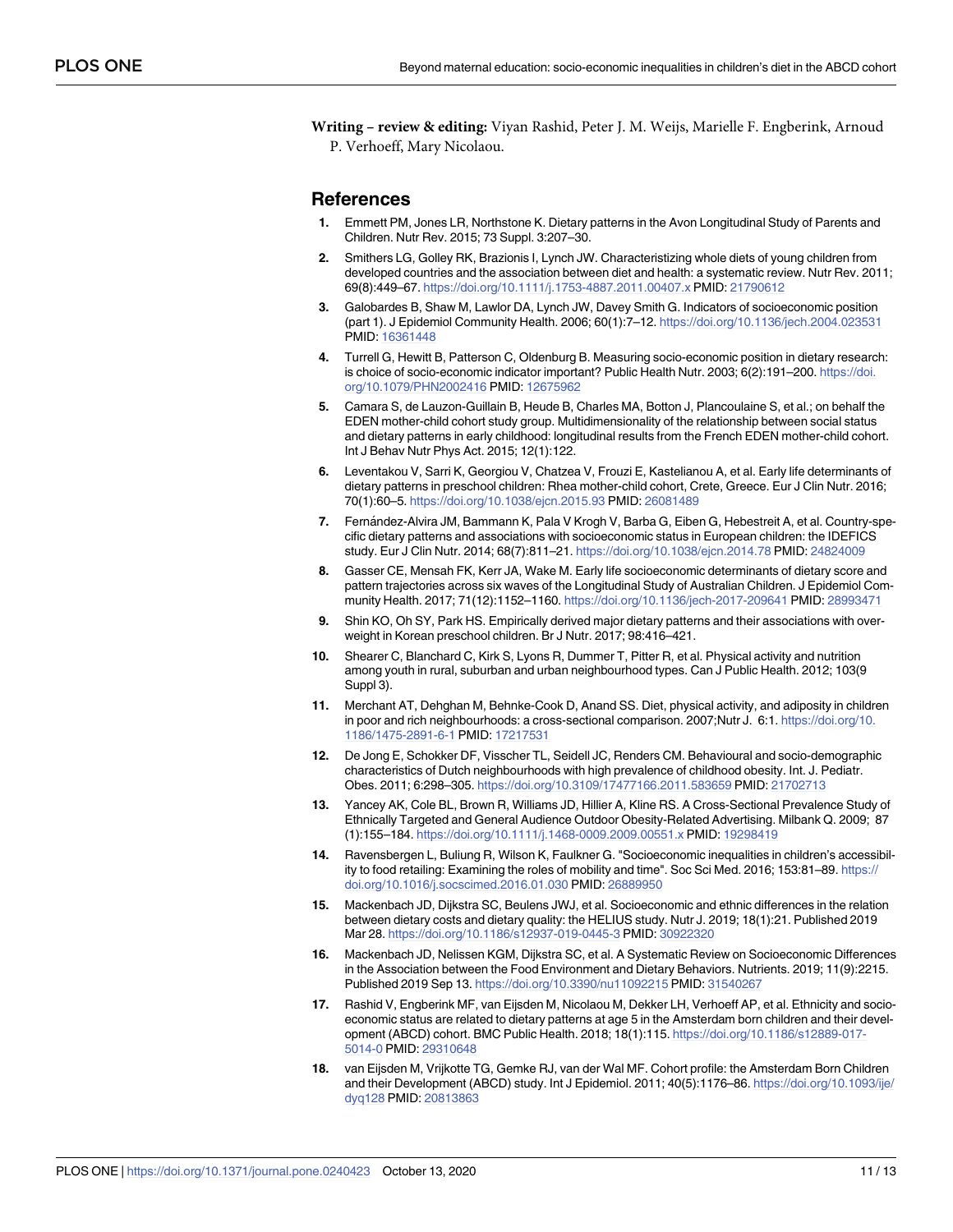- <span id="page-12-0"></span>**[19](#page-3-0).** CBS (2016) Standaard onderwijsindeling 2016/2017.
- **[20](#page-3-0).** SCP (2018) Statusscores. Available online: [https://www.scp.nl/Onderzoek/Lopend\\_onderzoek/A\\_Z\\_](https://www.scp.nl/Onderzoek/Lopend_onderzoek/A_Z_alle_lopende_onderzoeken/Statusscores) [alle\\_lopende\\_onderzoeken/Statusscores](https://www.scp.nl/Onderzoek/Lopend_onderzoek/A_Z_alle_lopende_onderzoeken/Statusscores) (accessed on 23 January 2019).
- **[21](#page-3-0).** CBS (2010) Bevolking en Huishoudens; Viercijferige Postcode. Available online: [http://statline.cbs.nl/](http://statline.cbs.nl/Statweb/publication/?DM=SLNL&PA=80667ned&D1=0-62,66-72&D2=0-79,4161,4507&VW=T) [Statweb/publication/?DM=SLNL&PA=80667ned&D1=0-62,66-72&D2=0-79,4161,4507&VW=T](http://statline.cbs.nl/Statweb/publication/?DM=SLNL&PA=80667ned&D1=0-62,66-72&D2=0-79,4161,4507&VW=T) (accessed on 13 february 2018).
- **[22](#page-5-0).** Dutman AE, Stafleu A, Kruizinga A, Brants HA, Westerterp KR, Kistemaker C, et al. Validation of an FFQ and options for data processing using the doubly labelled water method in children. Public Health Nutr. 2011; 14(3):410–7. <https://doi.org/10.1017/S1368980010002119> PMID: [20707949](http://www.ncbi.nlm.nih.gov/pubmed/20707949)
- **[23](#page-8-0).** Kiefte-de Jong JC, de Vries JH, Bleeker SE Jaddoe VW, Hofman A, Raat H, et al. Socio-demographic and lifestyle determinants of 'Western-like' and 'Health conscious' dietary patterns in toddlers. Br J Nutr. 2013; 109(1):137–47. <https://doi.org/10.1017/S0007114512000682> PMID: [22475342](http://www.ncbi.nlm.nih.gov/pubmed/22475342)
- **24.** Sotos-Prieto M, Santos-Beneit G, Pocock S, Redondo J, Fuster V, Peñalvo JL. Parental and selfreported dietary and physical activity habits in pre-school children and their socio-economic determinants. Public Health Nutr. 2015; 18(2):275–85. <https://doi.org/10.1017/S1368980014000330> PMID: [24698168](http://www.ncbi.nlm.nih.gov/pubmed/24698168)
- **25.** Northstone K, Emmett P. The associations between feeding difficulties and behaviours and dietary patterns at 2 years of age: the ALSPAC cohort. Matern Child Nutr.2013; 9(4):533–42. [https://doi.org/10.](https://doi.org/10.1111/j.1740-8709.2012.00399.x) [1111/j.1740-8709.2012.00399.x](https://doi.org/10.1111/j.1740-8709.2012.00399.x) PMID: [22463762](http://www.ncbi.nlm.nih.gov/pubmed/22463762)
- [26](#page-8-0). Béghin L, Dauchet L, De Vriendt T, Cuenca-García M, Manios Y, Toti E, et al.; HELENA Study Group. Influence of parental socio-economic status on diet quality of European adolescents: results from the HELENA study. Br J Nutr. 2014; 111(7):1303–12. <https://doi.org/10.1017/S0007114513003796> PMID: [24330831](http://www.ncbi.nlm.nih.gov/pubmed/24330831)
- **[27](#page-8-0).** Robinson S, Marriott L, Poole J, Crozier S, Borland S, Lawrence W, et al.; Southampton Women's Survey Study Group. Dietary patterns in infancy: the importance of maternal and family influences on feeding practice. Br J Nutr. 2007; 98(5):1029–37. <https://doi.org/10.1017/S0007114507750936> PMID: [17532867](http://www.ncbi.nlm.nih.gov/pubmed/17532867)
- **28.** Pryer JA, Rogers S. Dietary patterns among a national sample of British children aged 1 1/2-4 1/2 years. Public Health Nutr. 2009; 12(7):957–66. <https://doi.org/10.1017/S1368980008003364> PMID: [19134239](http://www.ncbi.nlm.nih.gov/pubmed/19134239)
- **[29](#page-8-0).** Lioret S, Betoko A, Forhan A, Charles MA, Heude B, de Lauzon-Guillain B; EDEN Mother–Child Cohort Study Group (2015) Dietary patterns track from infancy to preschool age: cross-sectional and longitudinal perspectives. J Nutr. 145(4):775–82. <https://doi.org/10.3945/jn.114.201988> PMID: [25833780](http://www.ncbi.nlm.nih.gov/pubmed/25833780)
- **[30](#page-8-0).** Northstone K, Emmett P. Multivariate analysis of diet in children at four and seven years of age and associations with socio-demographic characteristics. European Journal of Clinical Nutrition. 2005; 59: 751–760. <https://doi.org/10.1038/sj.ejcn.1602136> PMID: [15841093](http://www.ncbi.nlm.nih.gov/pubmed/15841093)
- **[31](#page-8-0).** Lioret S, Cameron AJ, McNaughton SA, Crawford D, Spence AC, Hesketh K, et al. Association between maternal education and diet of children at 9 months is partially explained by mothers' diet. Matern Child Nutr. 2015; 11(4):936–47. <https://doi.org/10.1111/mcn.12031> PMID: [23560743](http://www.ncbi.nlm.nih.gov/pubmed/23560743)
- **[32](#page-8-0).** Hrudey EJ, Kunst AE, Stronks K, Vrijkotte TG. Do neighborhood characteristics in Amsterdam influence adiposity at preschool age? Int J Environ Res Public Health. 2015; 12(5):5561–80. [https://doi.org/10.](https://doi.org/10.3390/ijerph120505561) [3390/ijerph120505561](https://doi.org/10.3390/ijerph120505561) PMID: [26006128](http://www.ncbi.nlm.nih.gov/pubmed/26006128)
- **[33](#page-8-0).** Vereecken C, Maes L. Young children's dietary habits and associations with the mothers' nutritional knowledge and attitudes. Appetite. 2010; 54(1):44–51. <https://doi.org/10.1016/j.appet.2009.09.005> PMID: [19751782](http://www.ncbi.nlm.nih.gov/pubmed/19751782)
- **[34](#page-8-0).** Lehto E, Ray C, Te Velde S, Petrova S, Duleva V, Krawinkel M, et al. Mediation of parental educational level on fruit and vegetable intake among schoolchildren in ten European countries. Public Health Nutr. 2015; 18(1):89–99. <https://doi.org/10.1017/S136898001300339X> PMID: [24476635](http://www.ncbi.nlm.nih.gov/pubmed/24476635)
- **[35](#page-8-0).** McLeod ER, Campbell KJ, Hesketh KD. Nutrition knowledge: a mediator between socioeconomic position and diet quality in Australian first-time mothers. J Am Diet Assoc. 2011; 111(5):696–704. [https://](https://doi.org/10.1016/j.jada.2011.02.011) [doi.org/10.1016/j.jada.2011.02.011](https://doi.org/10.1016/j.jada.2011.02.011) PMID: [21515115](http://www.ncbi.nlm.nih.gov/pubmed/21515115)
- **[36](#page-8-0).** Zarnowiecki DM, Dollman J, Parletta N. Associations between predictors of children's dietary intake and socioeconomic position: a systematic review of the literature. Obes Rev. 2014; 15(5):375–91. <https://doi.org/10.1111/obr.12139> PMID: [24433310](http://www.ncbi.nlm.nih.gov/pubmed/24433310)
- **[37](#page-8-0).** Koivisto Hursti UK. Factors influencing children's food choice. Ann Med. 1999; 31:26–32. De Bourdeaudhuij I. Van Oost P. Family members' influence on decision making about food: differences in perception and relationship with healthy eating. American journal of health promotion. 1998;12:73–81.